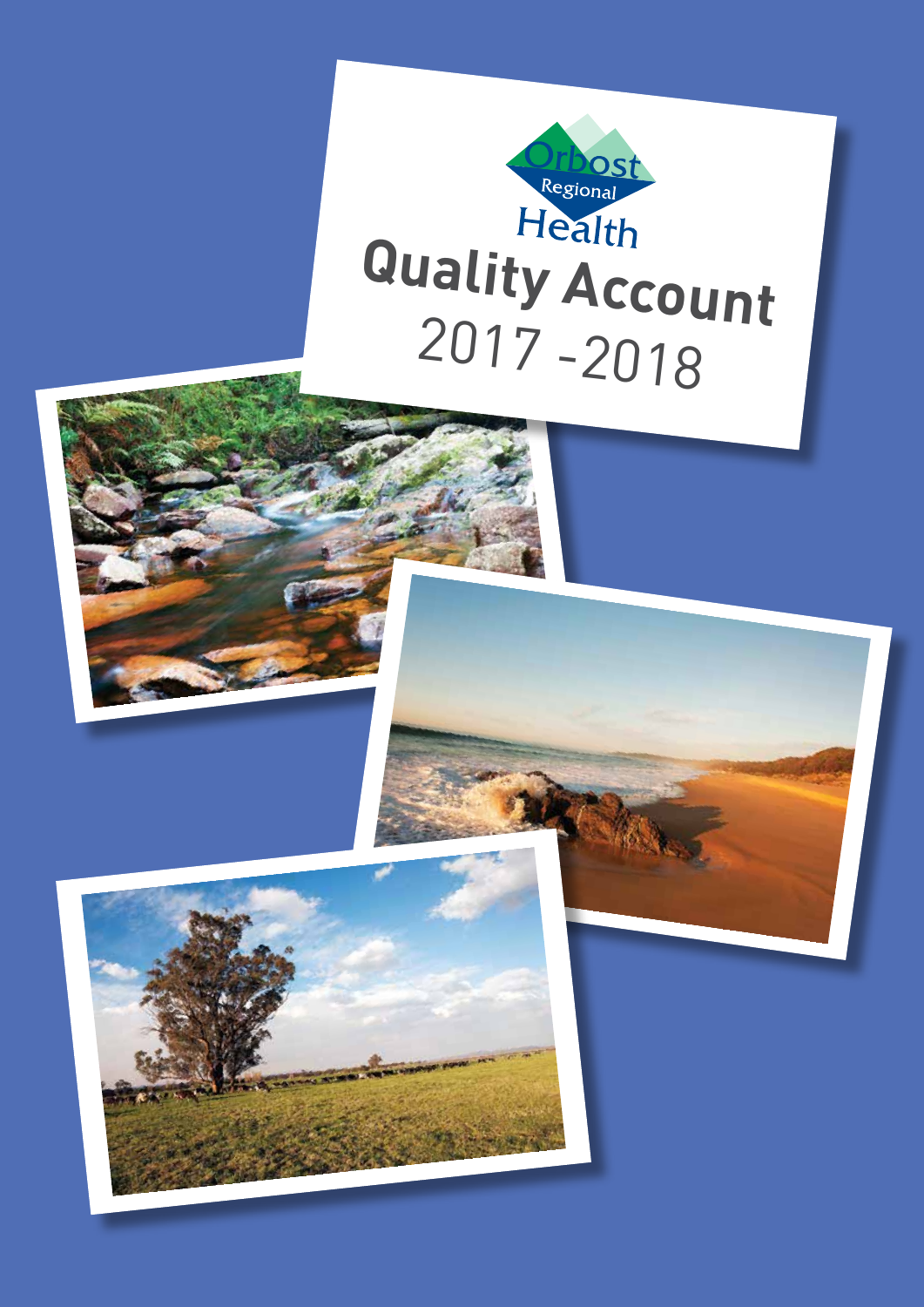### **WELCOME**



W<sub>e are</sub><br>to present this proud year's Orbost Regional Health Quality Account to Orbost and the East Gippsland community.

This is our way of reporting to the community annually on how we have performed in relation to the quality of care and safety of services we provide and how we meet the standards required for our Multi Purpose Service.

This report has been produced for you, our community, in partnership with our Board of Directors, the Quality of Care Committee, staff and consumers. We also congratulate our dedicated staff, doctors and volunteers for the achievements and improvements they have made to deliver exceptional services for our community, with many of them highlighted in the report.

This year has seen our services achieve outstanding results across five separate accreditations and their associated standards, which covered the majority of our services. We achieved 17 Met with Merits, the highest rating

that can be achieved within the National Standards. The common theme from the surveyors was the outstanding culture of improvement demonstrated by staff.

We have expanded the range of services we provide, with a new supportive therapies clinic established, a visiting GP specialising in obstetrics and women's health, a Rural and Isolated Practice Registered Nurse and a new simulation room for staff education has been constructed.

Orbost Regional Health has a new strategic plan 2017-2022 which provides the key objectives to ensure we focus on achieving our revised vision of providing outstanding rural healthcare; leading our community to a healthy future.

Another key initiative is the transition to a new digital program which integrates resident assessments, medications and medical notes. This was achieved by a strong investment into staff education across Lochiel House and Waratah Lodge staff.

No clients have accessed the interpreter service.

**BOARD OF DIRECTORS**

Consumer feedback is important to us and we have a variety of ways you can provide feedback, including by phone, writing, in person, online and via Conversations with our Community cards.

Our inaugural 'pop up shop' in the main street was such a success in getting the quality account out into the community and also to provide some topical health messages, that we are doing it again this year.

We hope you find this report interesting and informative and we encourage you to provide feedback on this year's report. The report is available at front reception, waiting areas throughout Orbost Regional Health buildings and on our website at orbostregionalhealth. com.au.

they Pen

Meryn Pease Chief Executive Officer



**Alastair Steel**











**Peter van den Oever Liz Mitchell Robyn Francis Narelle Macalister Stan Weatherall**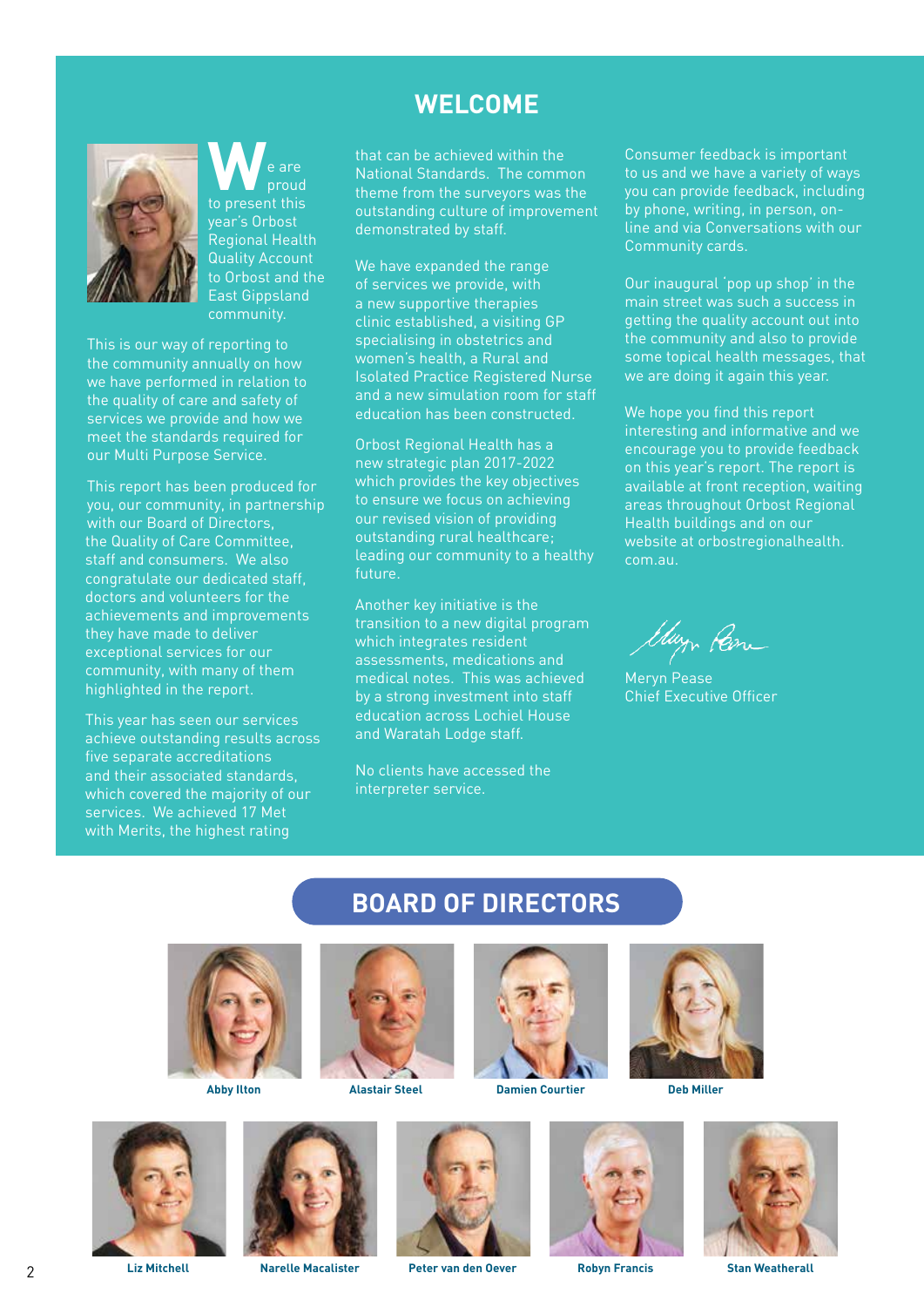## **WHAT DID WE DO**





**730** SPEECH PATHOLOGY VISITS













**187**

STAFF







**2,103** DISTRICT NURSING VISITS







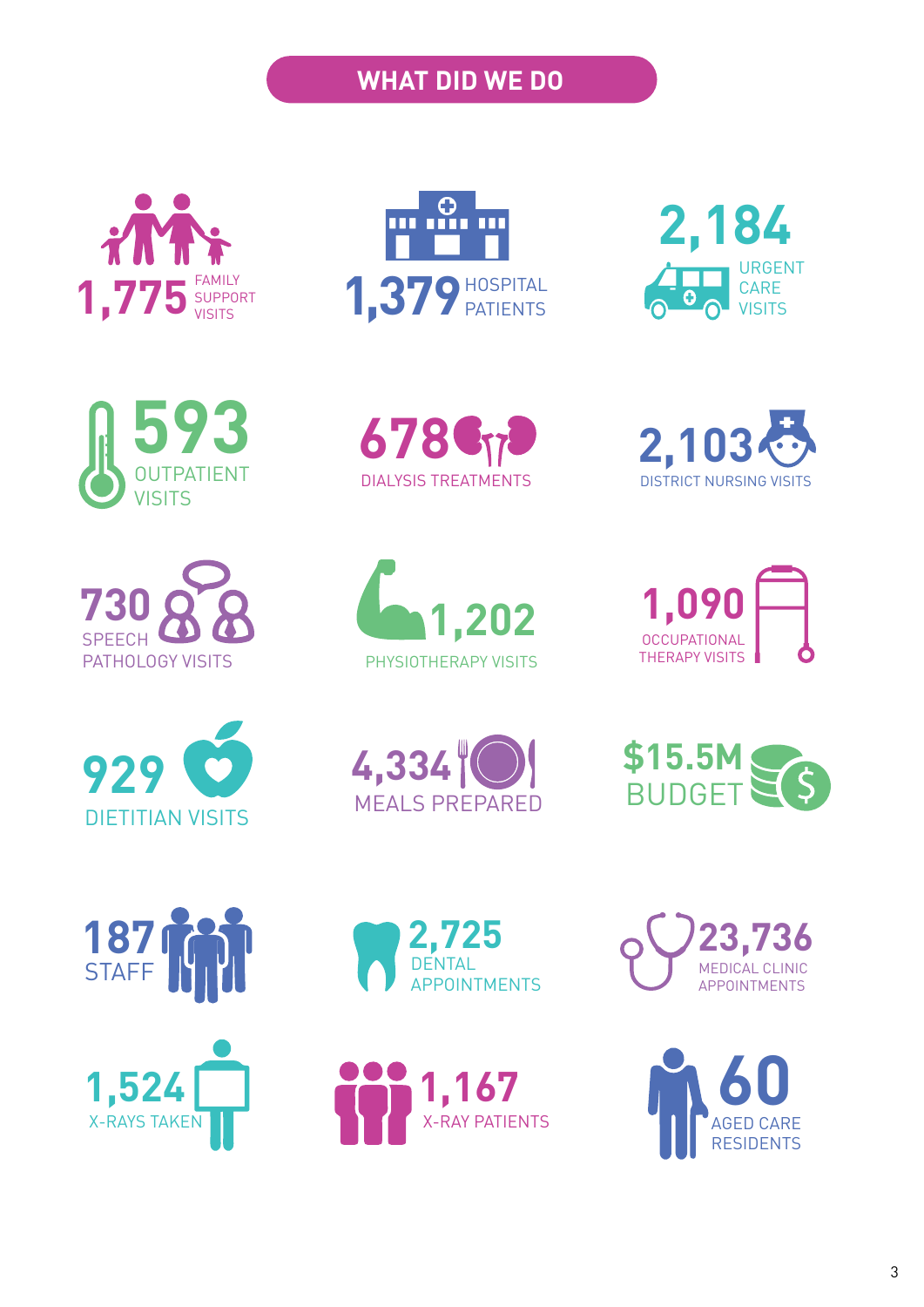



**ecently our father, Eric, was** transferred from Bendigo Health to Orbost Regional Health as he wanted to get back home to his small farm at Nowa Nowa and to sit on his front deck one more time. The team at Orbost and the doctor were happy to receive Eric as a palliative patient and do all they could to make his end of life plan a reality. This was such a relief for us as a family.

Upon Eric's arrival, he was treated with such wonderful, professional care that was second to none. We had been through a harrowing 12 week journey with his illness, transferring to and from many hospitals. Even though the Orbost hospital is small, the doctor, nurses and domestic staff were understanding and professional above and beyond the call of duty.

They were polite, friendly and helpful, doing their utmost to make us all as comfortable as possible.

When Eric arrived at ORH on the Saturday night, we expressed his wishes and were told that due to his condition, a trip to Nowa Nowa may not be a reality, however they would do all they could to accommodate his wishes.

After a meeting with the Nurse Unit Manager and consult by the doctor, Eric was on his way to Nowa Nowa. By two o'clock that afternoon, he was sitting on the front deck of his home. The day was overcast, but with the help of many prayers, the sun even came out, mission accomplished. The hour Eric spent on his front deck was a

dying man's wish and we cannot thank you all enough for assisting to make this possible. Then back to ORH to the waiting staff for the remainder of a very tough week. Again, the staff did everything they could to keep Eric and us as comfortable as possible. Even with the NUM's very busy schedule, she still made it a point to call by and keep us up to date with Eric's medication and health plan each day.

The nursing staff were so helpful and gave Eric as much dignity as humanly possible. Even to the very end, all the staff supported Eric and his family with compassion. We were blown away by the staff at ORH.

## **ADVANCE CARE PLANNING**

**Key staff have attended training**

**All admitted patients are asked whether they have an Advance Care Plan**

**Advance Care Planning is discussed at meetings to increase staff and consumer knowledge**

**98% aged care residents have an advance care plan**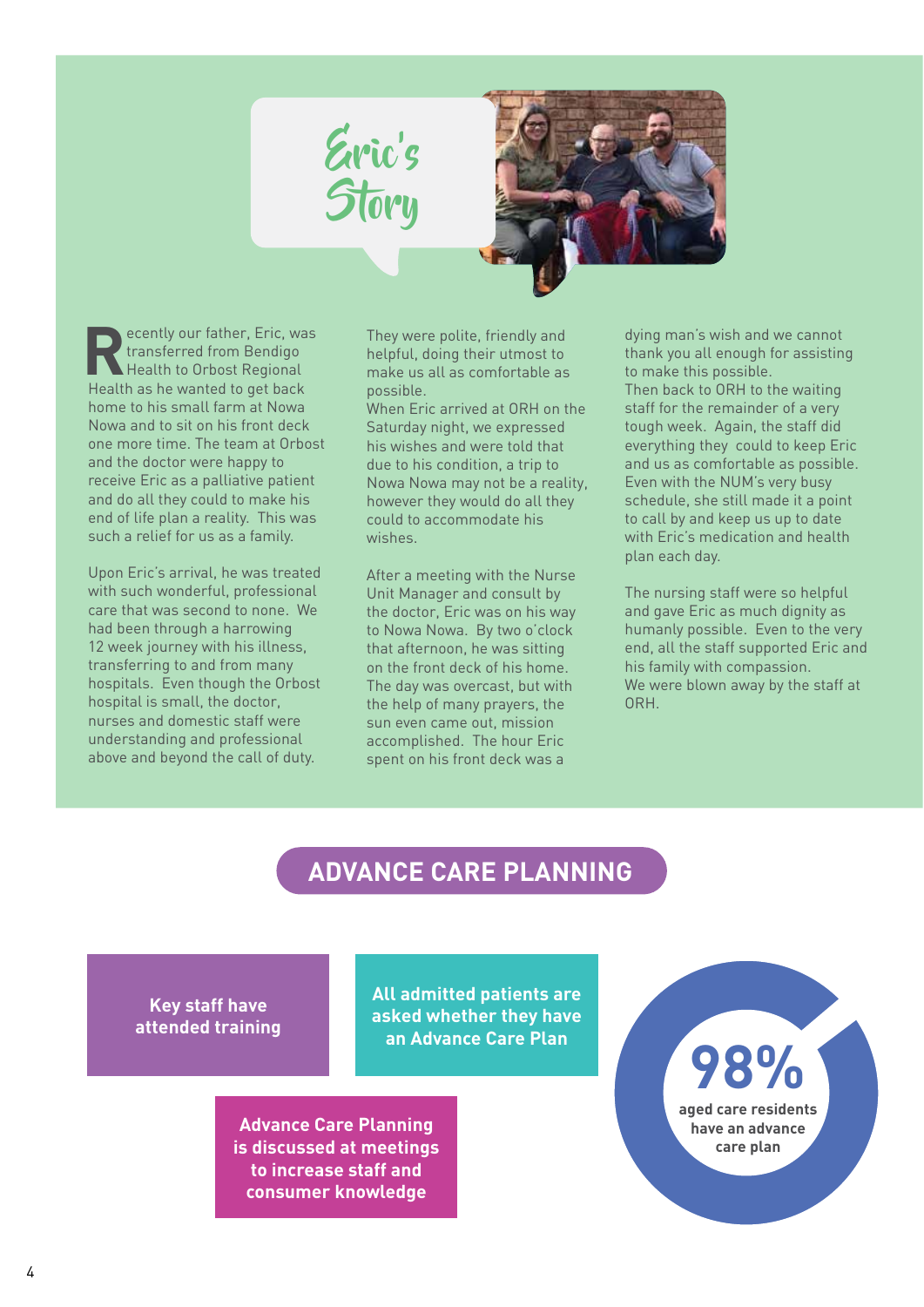## **PATIENT SATISFACTION**

Patient experience is measured through the Victorian Health Experience Survey. Our highest ratings include:



Consumer representatives identified three patient experience areas for improvement.

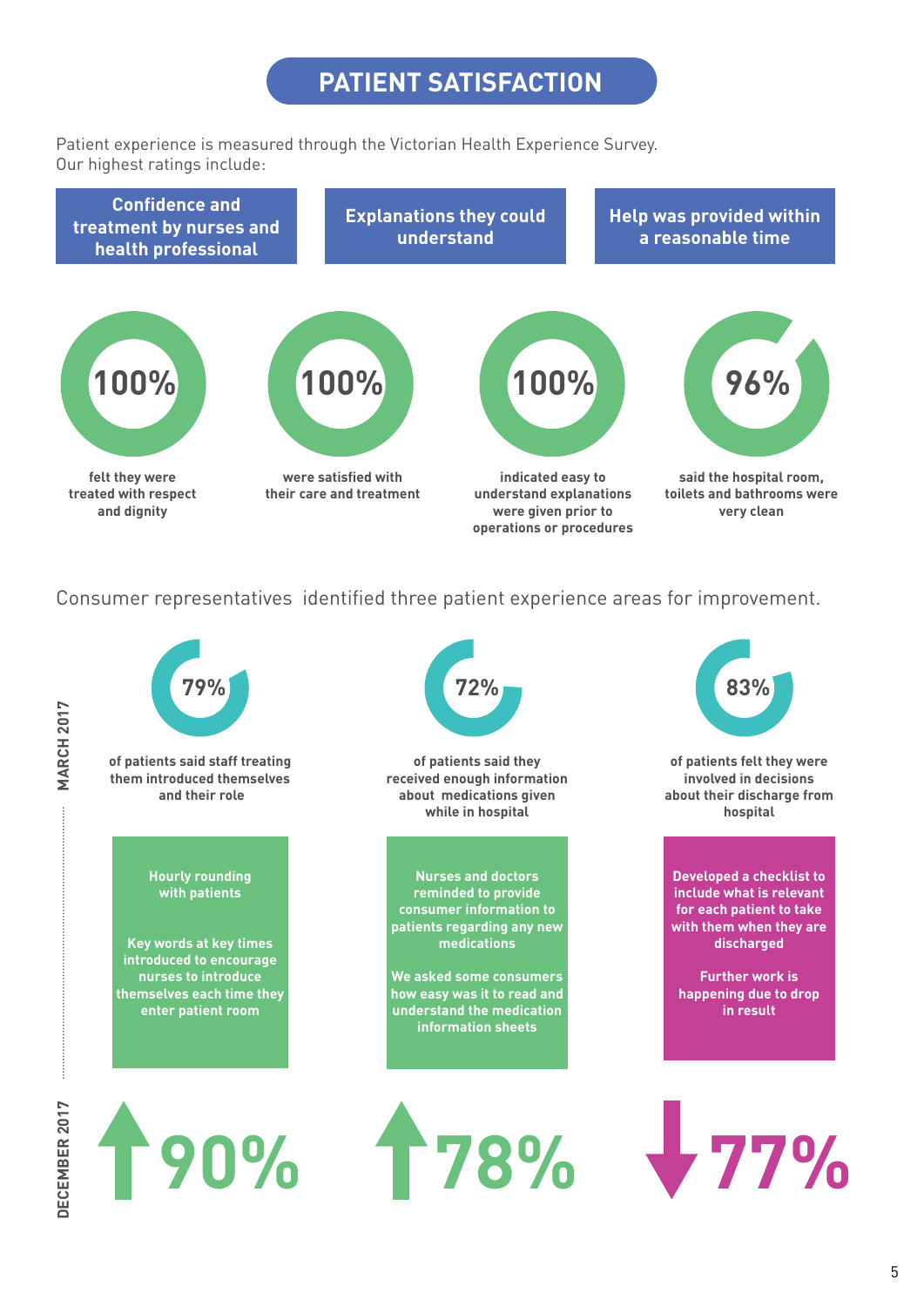## **DISCHARGE PLANNING**

**MARCH 2017 DECEMBER 2017**



**69% of patients said they had follow up with doctors or other health professionals after they were discharged**





**87% of patients said when they left hospital adequate arrangements were made for any services they needed (e.g. transport, meals, mobility aids)**

**99% of patients said on the day they left hospital their discharge was not delayed**



**Similar Results 98%**

**I** was brought to the hospital by ambulance and I found the quality of care, bedside manner, compassion and support impeccable. I cannot find fault with any person or procedure in any shape or form. No task was too difficult nor an obstacle.

At no stage did I need for anything. All staff were

extremely professional, respectful, supportive and extremely affable. As a patient, I felt totally comfortable and 'safe' despite the anxiety of having coronary issues.

I cannot praise your staff's work ethic and level of care highly enough. They should all be highly commended for the way they approach their tasks. I



would be happy to be taken to ORH for any health issues and know I would be in extremely capable hands.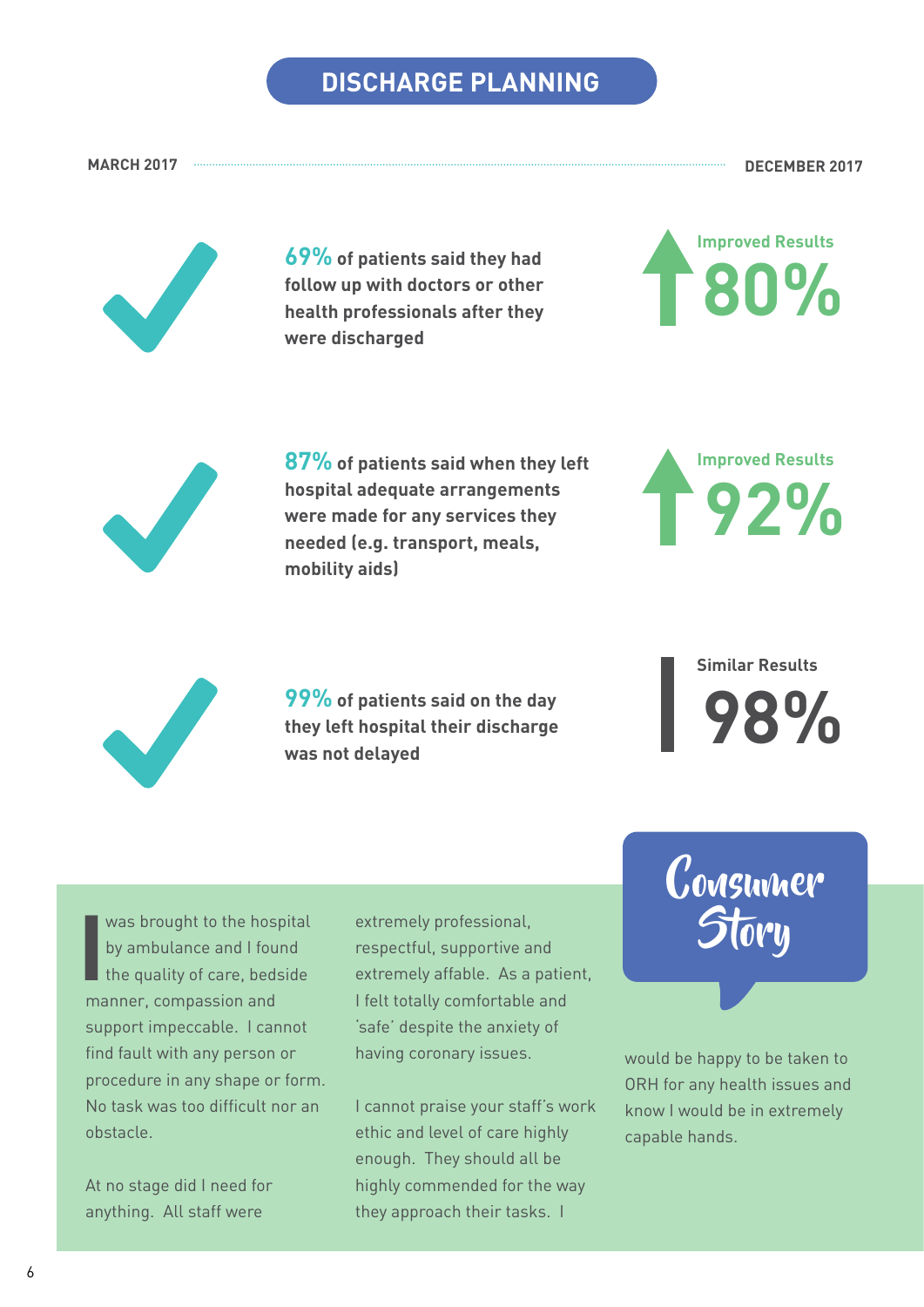## **GROWING AND COOKING HEALTHY FOOD**

**Community Home Support**<br> **C** Services have been providir<br>
meals to clients homes for Services have been providing many years. Despite this program being incredibly valuable, it was not always meeting the needs of everyone. Clients expressed they would like to still be able to participate in their meal preparation and would like to have more choice in what they ate, but needed some more skills and guidance to do it. The focus of this project was about increasing a person's independence, skills and choice.

**The Healthy Home cooking project is a 6-12-week program that involves working closely with, and supporting clients with education and advice about:**

**preparing and eating healthy and nutritious meals**

**how to shop and cook good meals on a budget**

**how to store and reheat meals that have been prepared in advance**

**The program also aimed to assist clients to build on their abilities and independence by:**



#### **Orbost Regional Health**



Today was the official reveal of the rejuvenated ORH greenhouse. Our Community Home Support Service have been working hard since the start of the year to get the greenhouse in order. They are now growing a variety of seeds and plants that will be put to good use in our clients gardens as well as gardens around ORH.

The Mohawks team consists of 3-4 year nine students from Orbost Secondary College who work alongside our ORH community support worker one day per week to provide gardening, pruning, weeding and mulching services to people who find themselves unable to do it without some help. ORH will keep the greenhouse operational and continue to provide help to eligible people who need assistance keeping their garden and yards in order. We can share our project ideas like using old painted tyres as planters, or we can help you with your own creative ideas to add interest to your garden.



**improving confidence in practical cooking skills**

**increasing skills and knowledge about how to organise and prepare meals of their choice**

**support with shopping, preparing lists, ordering over the phone or assistance to get to the supermarket**

**increasing social contact and engagement with their community**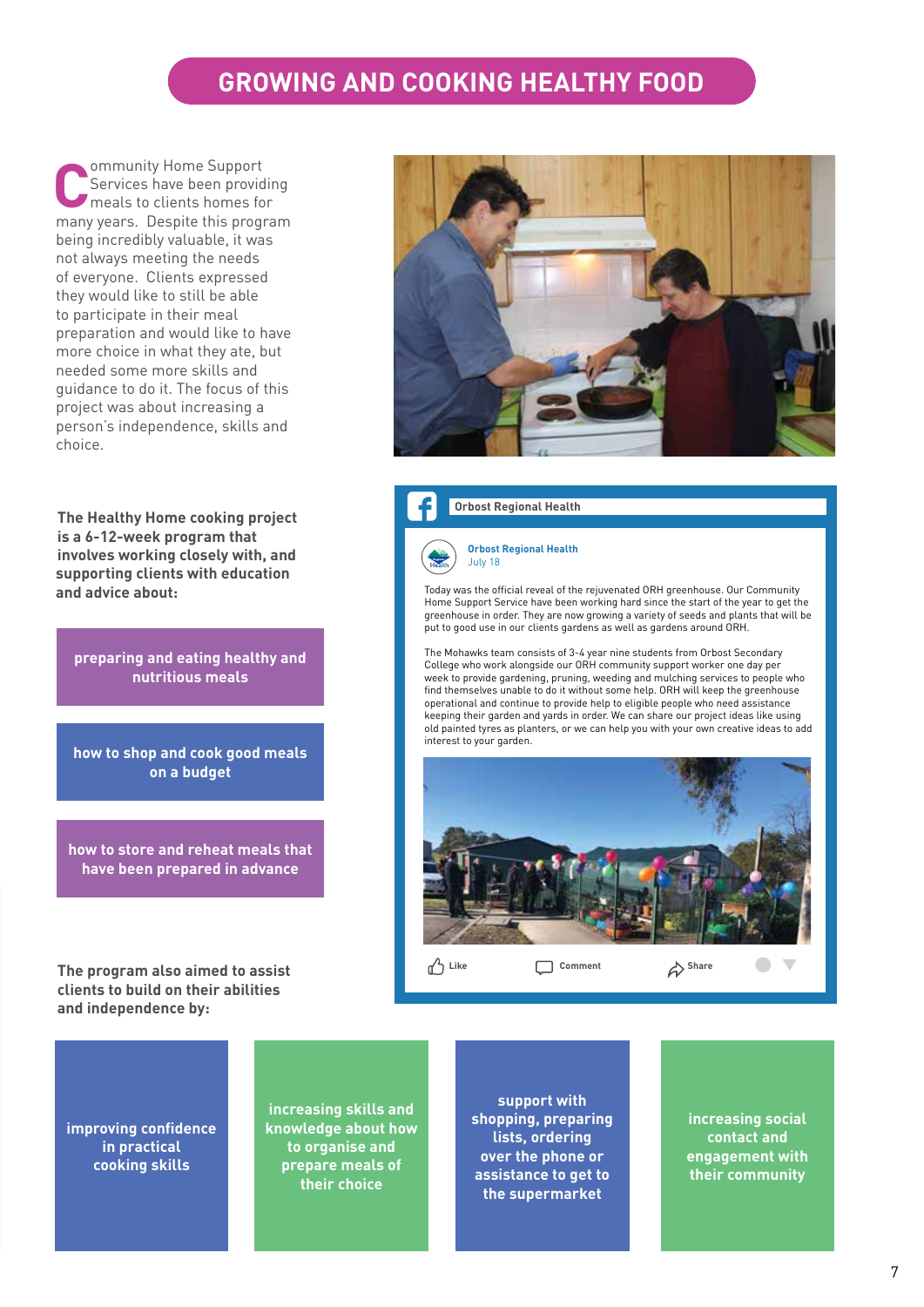## **OCCUPATIONAL VIOLENCE**

# Aggression and violence<br>against healthcare workers. **It's never OK.**

**8 21 THIS YEAR** OCCUPATIONAL VIOLENCE INCIDENTS

### **CODE GREY EDUCATION ON DE-ESCALATION**

- Code Grey policy was reviewed and a structured response refined for Occupational Violence and Aggression incidents.
- The Memorandum of Understanding with Orbost Police was updated.
- Front line staff participated in education and the Code Grey team had refresher training.
- Posters widely displayed throughout Orbost Regional Health.



**LAST YEAR** OCCUPATIONAL VIOLENCE INCIDENTS

### **OCCUPATIONAL VIOLENCE AWARENESS**

- Occupational Violence (OV) awareness has included Worksafe education distributed to staff, the development of a short incident form to capture OV incidents and guidelines following an OV incident.
- Occupational violence and aggression module has been included in the mandatory learning package for all staff.

## **OUR STAFF STORY**

ome time ago an act of aggression was directed at me. A disgruntled consumer became very aggressive over the reception counter and was verbally abusive towards me. This was quite embarrassing, as it was a very busy morning in the reception area and a lot of people were around listening to him and what he was saying to me.

I asked the consumer to not speak to me in that manner and that his behaviour was not acceptable. After he had left the building, I filled out an incident on Riskman which noted the act of aggression.

A Manager met with me to let me know that a letter and brochure regarding consumer behaviour had gone out to the consumer.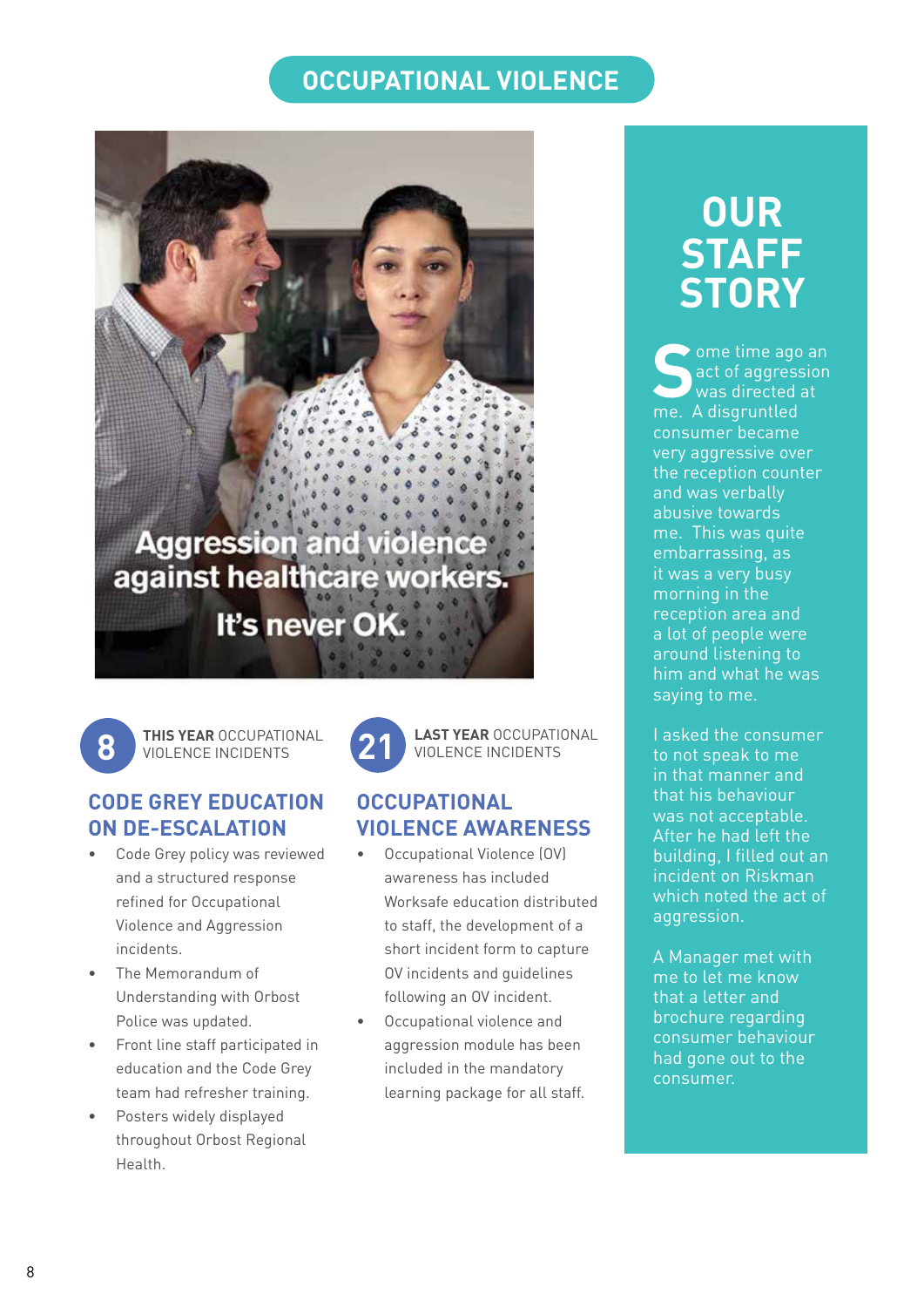**A**couple of months ago my aunty was taken into the hospital at Orbost after suffering a stroke. Later that morning it was decided that she would be transferred further down the line. That night she was admitted to a room and the following day, on my request, was transferred back to Orbost Regional Health for palliative care.

I just want to share my experience and outline some of the wonderful care provided by the staff. I was feeling quite overwhelmed at the time, but the professional and caring way the nurses carried out their work made a difficult situation much easier.

Initially in the Orbost hospital the staff took time out to explain to me what was happening. They spoke to my aunty regularly and I am sure she was comforted by the familiar voices around her. My aunty's aunt

is currently residing in Waratah Lodge, so I asked the staff if it was possible for her to visit. The staff at Waratah Lodge didn't hesitate and brought her down straight away. I appreciated this a lot as they had a very close friendship.

Before my aunty was transferred by ambulance, I was taken aside and given lots of information and advice about what may happen once she was transferred. This meant a lot as it gave me time before I got to the next hospital to process what had happened and prepare myself for what may happen next.

I was so relieved when my aunty was transferred back to Orbost. The room was quiet, private and comfortable. The staff came in regularly to check on her, each time explaining what they were doing. They took time out to talk to us about how we were going, if visitors were to be restricted and just to

## Tania's **Story**

make sure we were comfortable with everything.

The staff at all times were professional and caring. I felt as though they did everything they possibly could to make sure my aunty was comfortable.

When my aunty passed away I also received a follow up phone call to see how my family and I were going and to let us know of counselling services available.

We would like to thank you all for the wonderful job you do.

## **OUR VOLUNTEERS**



#### **WHY VOLUNTEERS DO WHAT THEY DO:**

- **• "I think I have the skills that can help others."**
- **• "Found it interesting and have done further studies to help me in my volunteering."**
- **• "It makes me feel part of the community. "**
- **• "I enjoy the satisfaction of helping others."**
- **• "Volunteers were always there to help me when I was younger in my sporting clubs."**

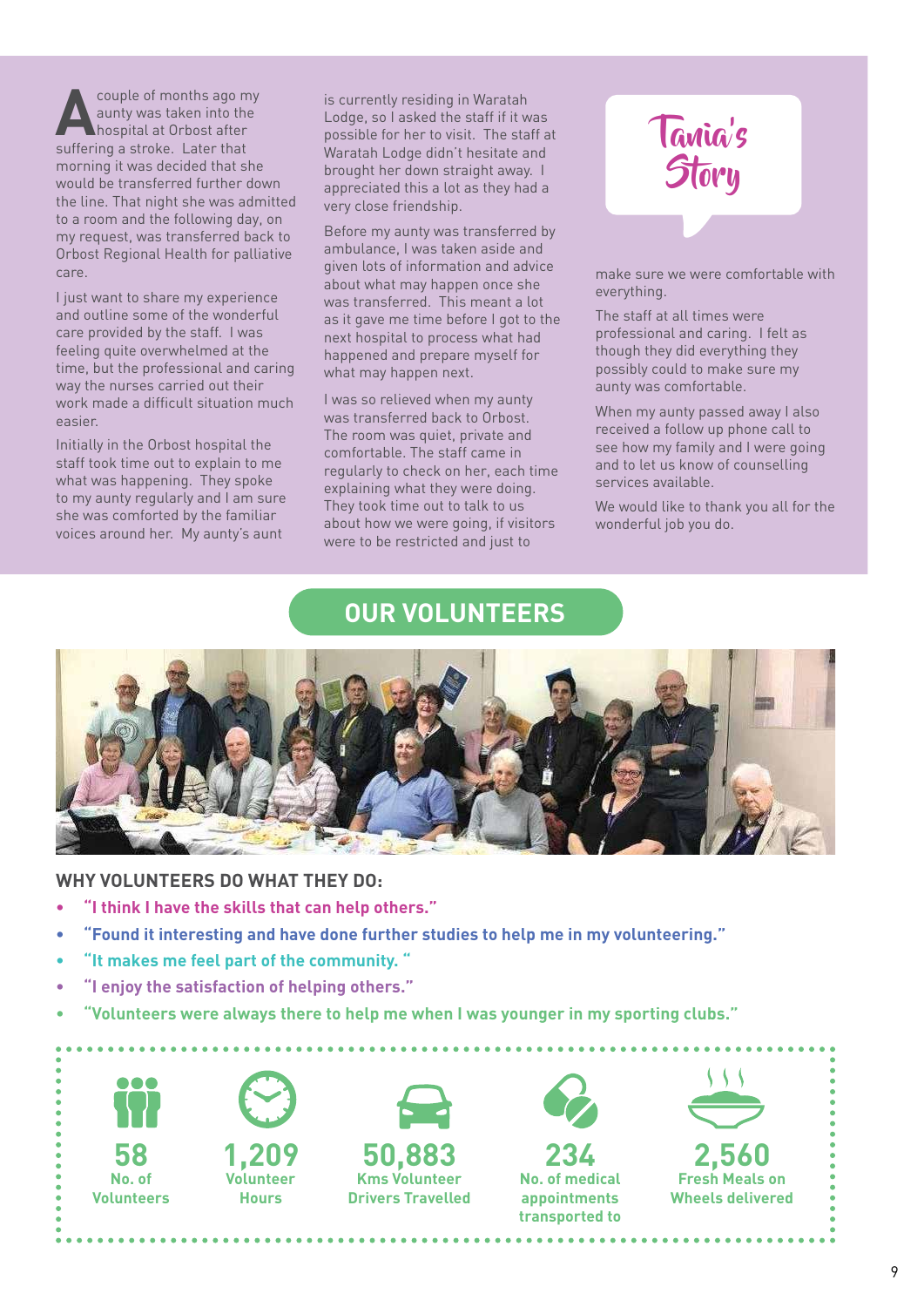## **CONSUMER FEEDBACK**

**F**eedback from our community is considered valuable as it helps us understand what we are doing well and what we need to improve.

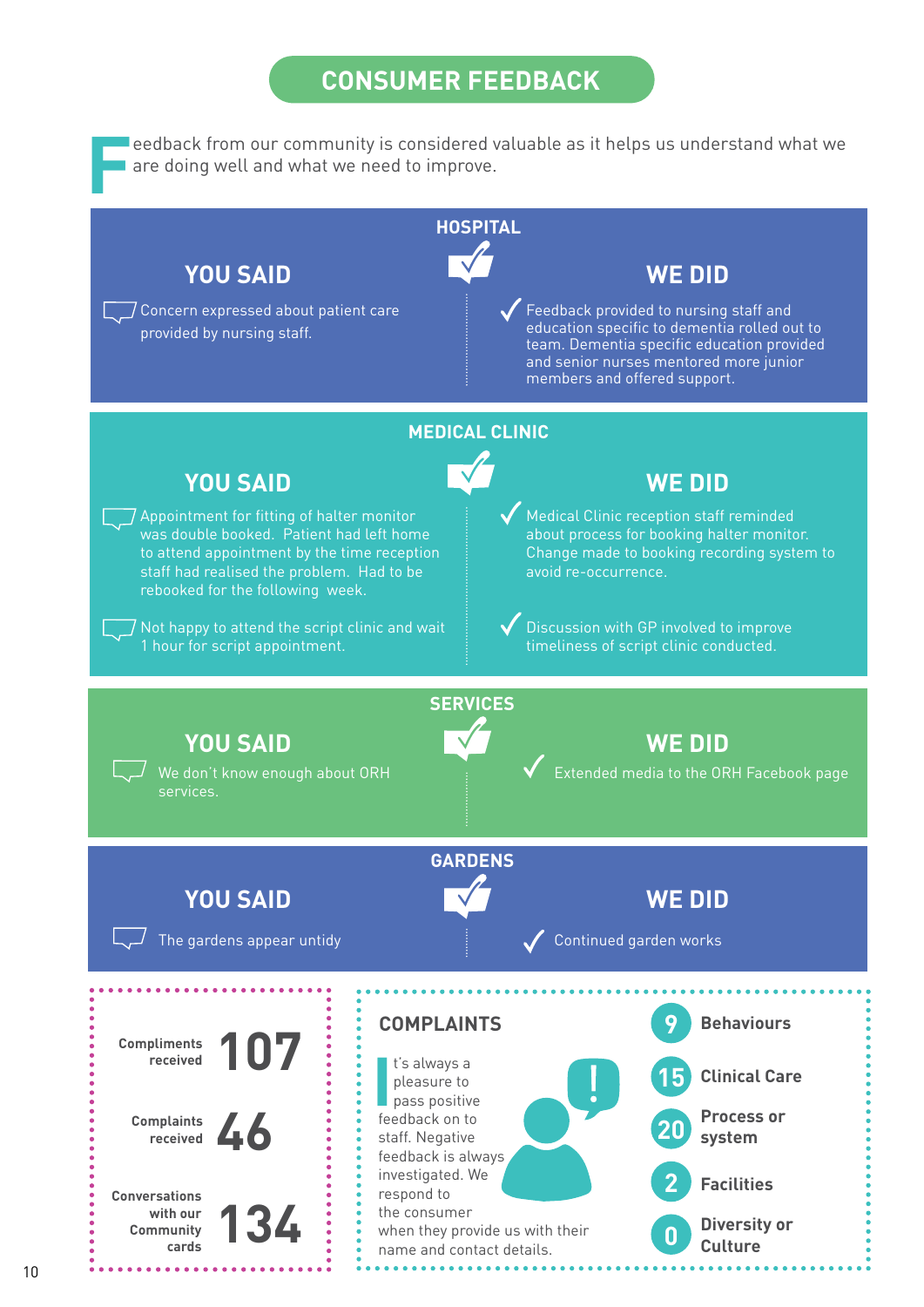## **CONSUMER FEEDBACK**

Brian's Story

**Some years ago I was diagnosed with<br>
2017 I was living in my own home with my<br>
2017 I was living in my own home with my** Parkinson's Disease. Just before Christmas family. My Parkinson's Disease had really slowed me down and it had become more difficult to walk. My family recognised that my mobility problems had made it unsafe for me to be at home alone because at any moment I could have a serious fall.

My daughter contacted Orbost Regional Health to organise care for me at home, while she was at work or away on holidays, and we completed an Aged Care Assessment. The options were limited. My greatest wish was to stay in my own home but of course with my debilitating illness this was impossible which changed my situation. I was a little pissed off.

I moved into Waratah Lodge where the team of nurses support me every day. Now I see the advantages; familiar staff who help me whenever I need it; quick medical help and support from my doctor and my specialist in Melbourne. Things move quick when you need help.

A feeling of safety and security surrounds me and my family now, that if a fall should happen, and the possibility is still high, that staff will immediately come to my aid.

I have lived in Waratah Lodge for 10 months and have learned to accept my situation with the fantastic support of my family and staff.

#### **Orbost Regional Health**

**Orbost Regional Health** 7 September

If you have visited ORH today you may have noticed the extra big smiles on the faces of Jacqui, Ebony and Lauryn. The three nurses have recently traveled to Adelaide to undertake X-Ray training. They got their results back and, unsurprisingly, have all passed their exams with flying colours.

After a little bit more training and some paperwork the three nurses will join with Cass to provide nurse-led xray services when our Doctor or visiting radiographer are unavailable. The staff are keen to undertake any X-Rays possible locally to prevent our patients from having to travel unnecessarily. Well done to Ebony, Jacqui and Lauryn.



**Like Comment Share**

**Lochiel House residents state 'They can taste the love' that is going into food preparation. They love the more interesting morning and afternoon teas.**



**ORH posted 106 times on Facebook** 



**511 people followed ORH Facebook page**



**On average each photo reaches 1,039 people**



 $\bullet$  $\overline{\phantom{0}}$ 

**493 people liked the ORH page**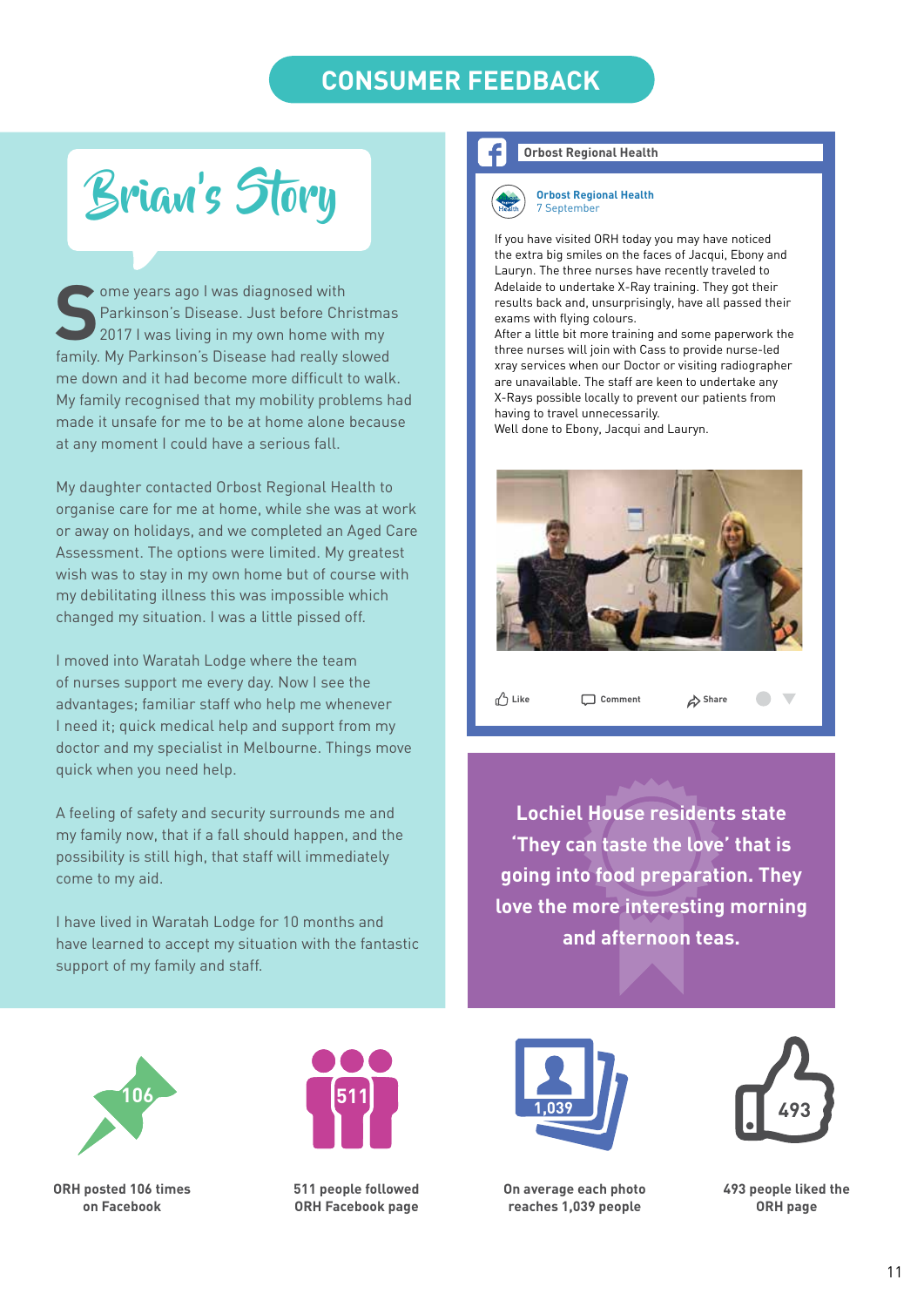## **QUALITY ACCOUNT 2016-17 PROMOTION - POP UP STORE**

**O**rbost Regional Health set up<br>a Pop Up Store in a shop fron<br>in the CBD of Orbost for one a Pop Up Store in a shop front in the CBD of Orbost for one day in November 2017. The idea sprang from feedback received from community representatives who thought this would be a good way to get our annual Quality Account out there and to get some feedback on it.

We offered the opportunity to win a veggie box for people willing to complete a questionnaire on the publication. Health promotion activities were also on show and included consumer blood pressure and blood sugar checks, together with nutrition information.







**12** Questionnaires completed





### **FEEDBACK:**

- **• "We need to be aware of what help there is."**
- **• "Great things happening, community are well cared for."**
- **• "Next year you could include connections with other community services."**
- **• "It seems things change all the time."**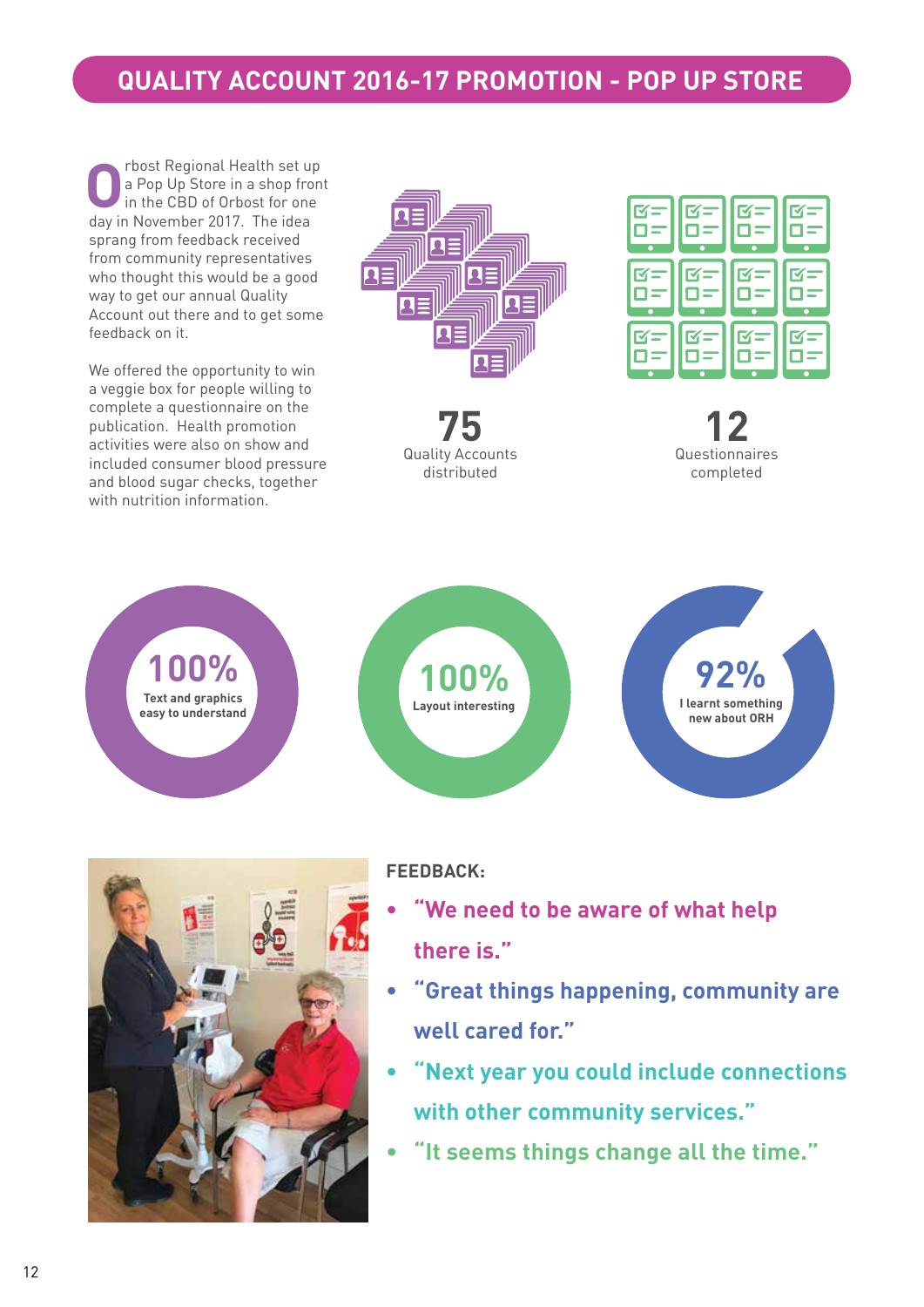## **FAMILY VIOLENCE OUTREACH SERVICE**

**The Family Violence Worker continued to provide case management outreach support for victims of violence, including practical and emotional assistance and crisis support.**

**Orbost Regional Health is participating in the rollout of the Strengthening Hospital Responses to Family Violence model.** 



**People have been helped with safety planning, court support, advocacy and information, obtaining safe and secure accommodation and referrals to other support services.**



**Updated policies and procedures to support staff to understand the best ways to identify family violence and help those in the workplace, or in the community, who need assistance.**

**Risk assessment training for staff.**

## **OUR COMMUNITY DEMOGRAPHICS**

Our 2016 health needs survey highlighted lifestyle factors such as smoking, harmful use of alcohol and being overweight or obese, as the main reasons for poor health. Social connection, access to counselling and mental health care were also identified as high needs in our community.



Top presentations to both hospital and medical clinic are related to chronic diseases such as; diabetes, airways disease and heart health



3.8% of our population speak a language other than English at home



Population aged 70 years and over is projected to increase 60% by 2031



Homelessness and food insecurity are issues for our community



Rural and remote communities have poorer health than metropolitan areas



4.7% of our population identify as Aboriginal or Torres Strait Islander



3.8% of our population have a profound or severe disability



Basic food costs 38% of weekly family income



Median weekly income is \$458 well below Victoria's \$644



27% of the population completed their education at Year 10 or below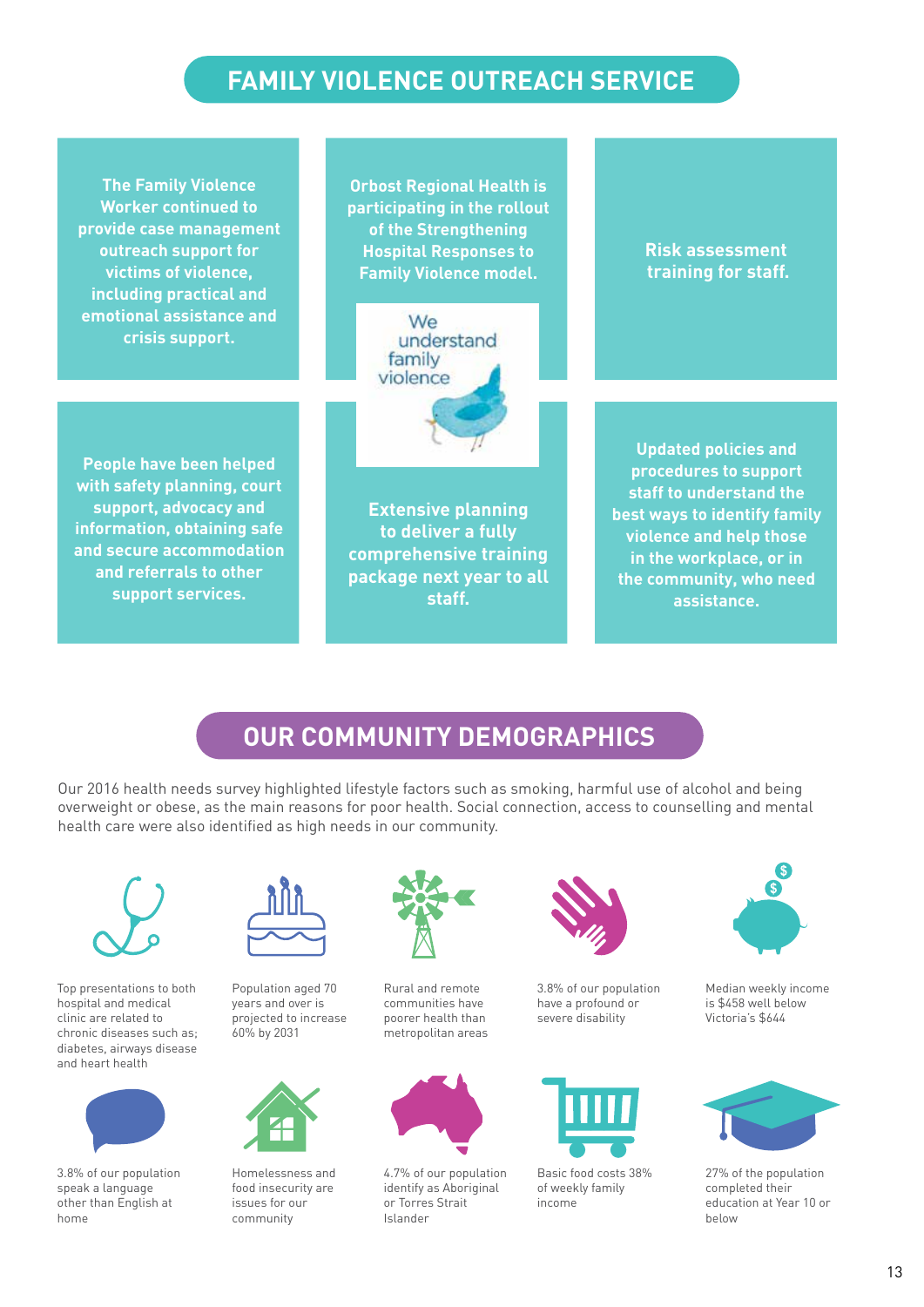

## **AND TORRES STRAIGHT ISLANDER PEOPLE**



**Orbost Regional Health works continuously to improve the health and wellbeing of Aboriginal and Torres Strait Islander people.**

#### **ENGAGEMENT AND PARTNERSHIPS**

- Regular Moogji Aboriginal Council/ORH partnership meetings.
- Cultural awareness training for staff.
- Aboriginal membership on the Diversity Committee.

#### **ORGANISATIONAL DEVELOPMENT**

- Service planning with Moogji Aboriginal Council.
- Diversity Framework and Policy reviewed.
- Planning underway for new signage and aboriginal artwork with associated stories.
- Developed a courtyard area with indigenous plants and bush tucker to promote a culturally welcoming environment.

#### **WORKFORCE DEVELOPMENT**

- 2% of Orbost Regional Health staff are Aboriginal and Torres Strait Islander people.
- Supervised training and placement provided for two Moogji Aboriginal Health Worker trainees.
- New GP employed undertaking Remote Vocational Training Scheme to specifically work with Aboriginal people.
- Koori Health Liaison Officer enrolled in a tertiary nursing qualification.

#### **SYSTEMS OF CARE**

- Mums and Bubs program continues to operate successfully.
- 100% increase in Moogji Aboriginal Council Medical Clinic sessions.
- 21% increase in Aboriginal health assessments completed as a result of strengthened partnership between Orbost Regional Health and Moogji Aboriginal Council.
- Each adult aboriginal health check had a follow up visit scheduled with the Aboriginal Health Worker.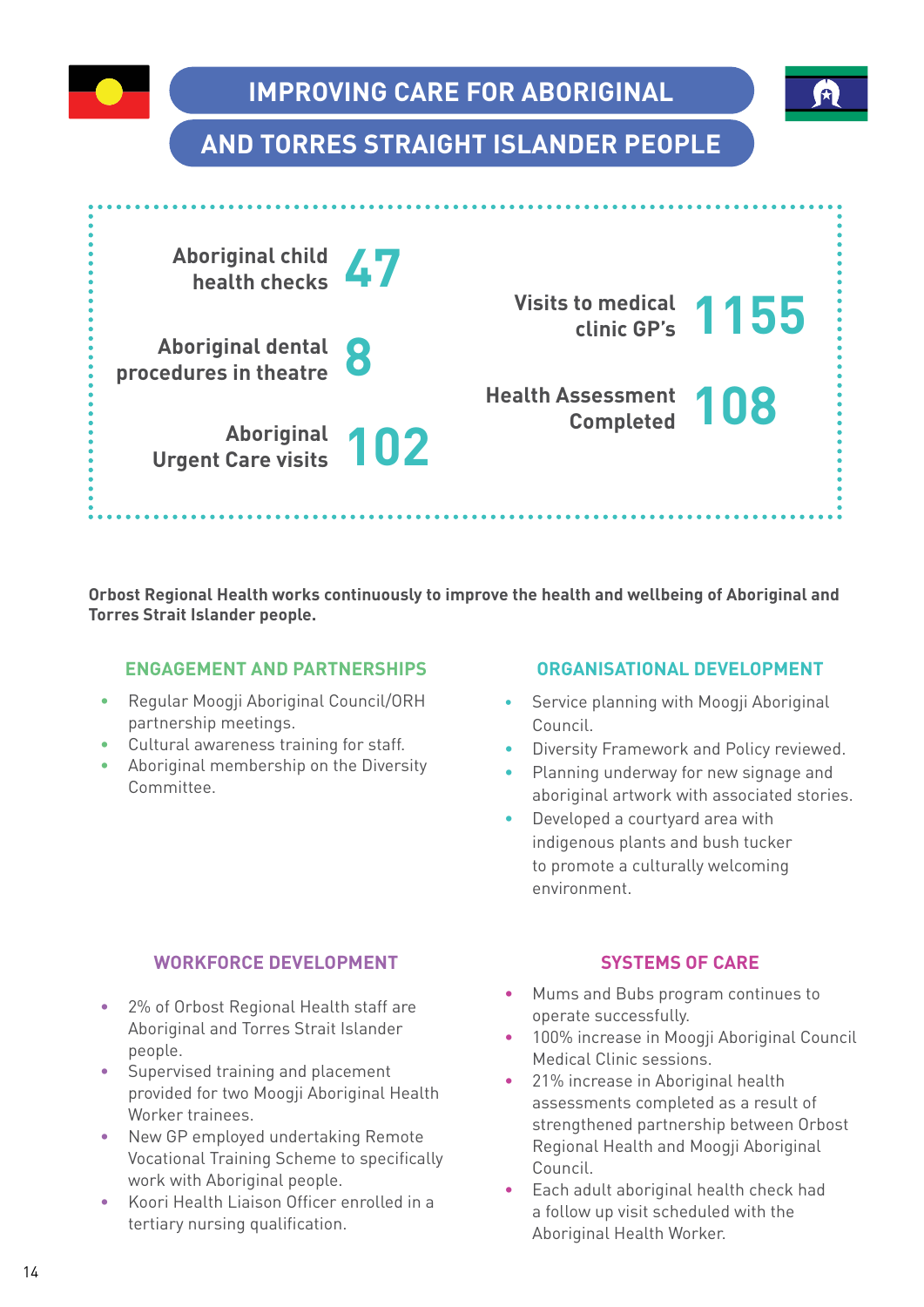## **PEOPLE MATTERS SURVEY**

Staff are asked to give feedback each year on the culture of Orbost Regional Health through an anonymous external survey.



In 2018 109 staff took the opportunity to have their say

The higher the staff participation, the greater the staff engagement in the workplace. This is a continuing focus of the organisation.



**For always being professional and helpful regardless of challenges faced in satisfying patients and staff demands.**

**Human Resources staff are the quiet achievers who work tirelessly to firstly ensure that we are all paid, but perhaps more importantly, to provide sound advice, support and assistance to anyone who asks.**

**Such a caring and compassionate nature with all our community clients.**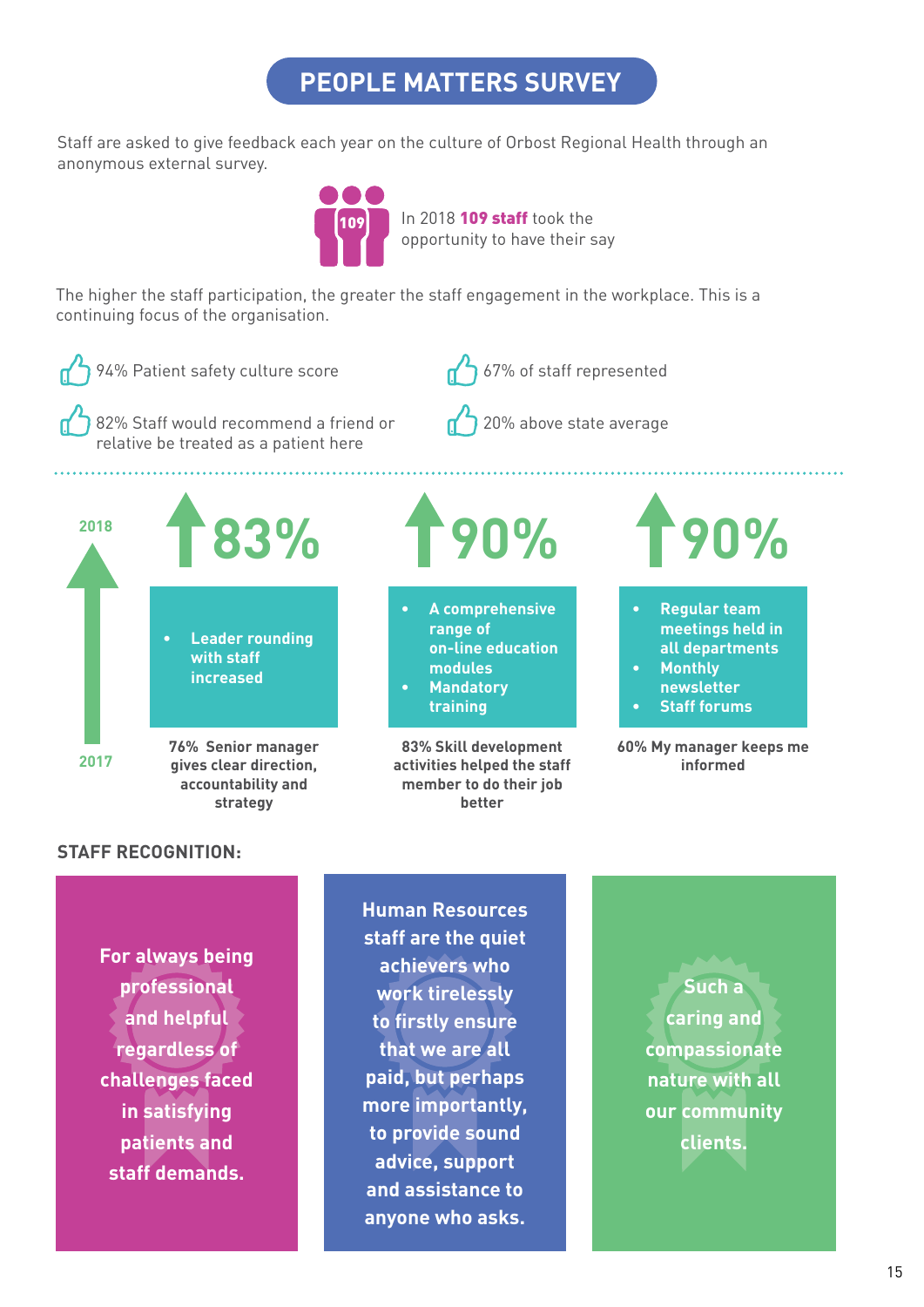## **ACCREDITATION STATUS**



**I** n the last 12 months Orbost Regional Health has been through the accreditation process five separate times.

#### **FEEDBACK FROM OUR SURVEYORS:**

- **• "There is an understanding of the community and engagement that is reflected in the strategic plan and services offered."**
- **• "Quality and safety is hard wired at Orbost Regional Health."**
- **• "Staff live and breathe the values of the organisation."**
- **• "Wonderful feedback was received from clients of the services."**
- **• "There is a lot of double checking to keep everyone safe."**
- **• "Staff go beyond what is required of them to achieve the very best possible outcomes."**

**The Medical Clinic is fortunate to have the expansive support services available through Orbost Regional Health.**

> **17 Met With Merit results against National Standards**





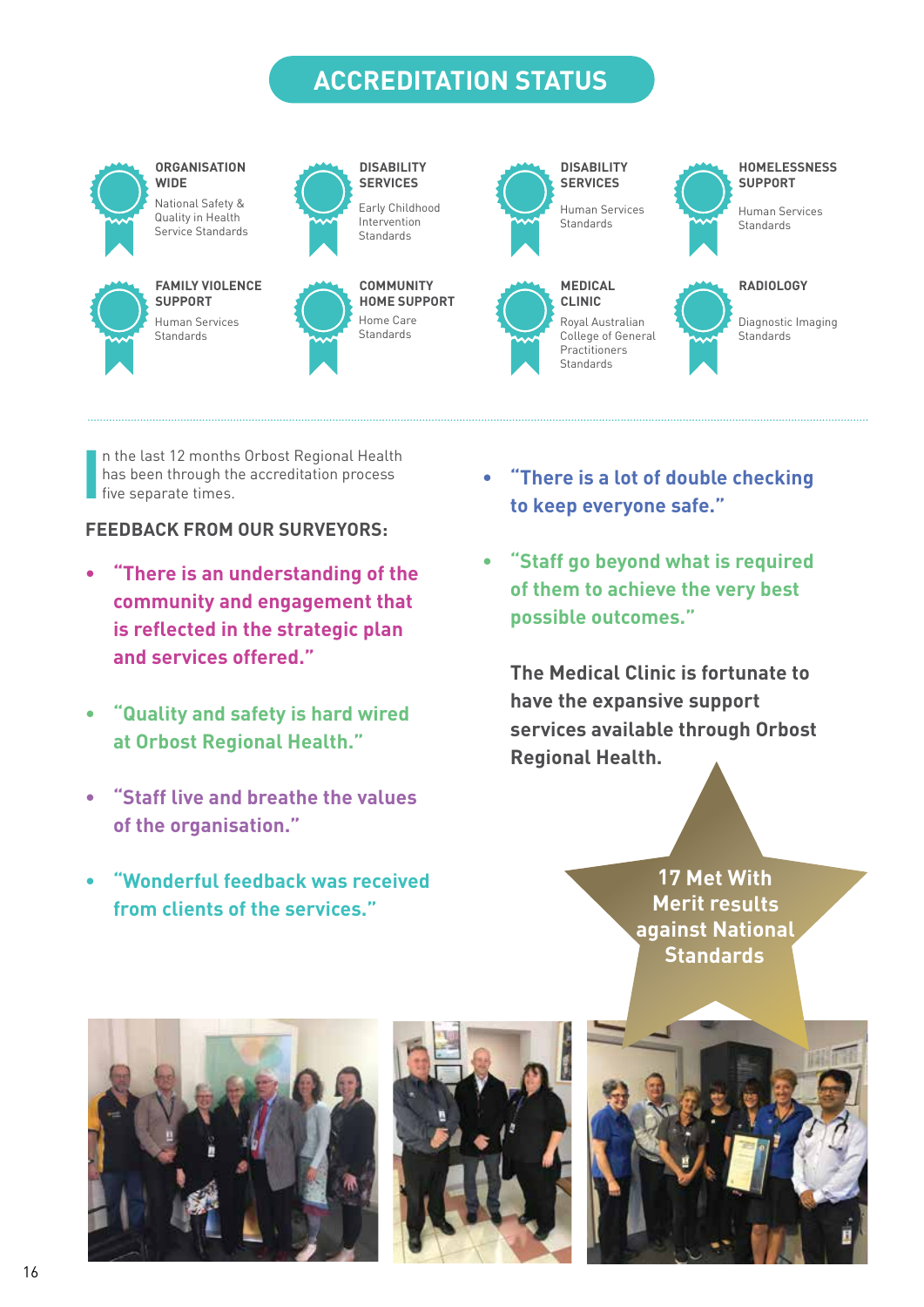## **QUALITY MEASURES**

**O**ur staff are continually<br>the quality and safety of<br>the quality and safety of looking for ways to improve the quality and safety of the care that we offer. From the basics such as hand washing, to more complex issues such as managing falls and pressure injuries in our frail and ageing residents – quality and safety improvements are always in mind. Improvements in the last year include:



## **HOSPITAL PATIENT INDICATORS**

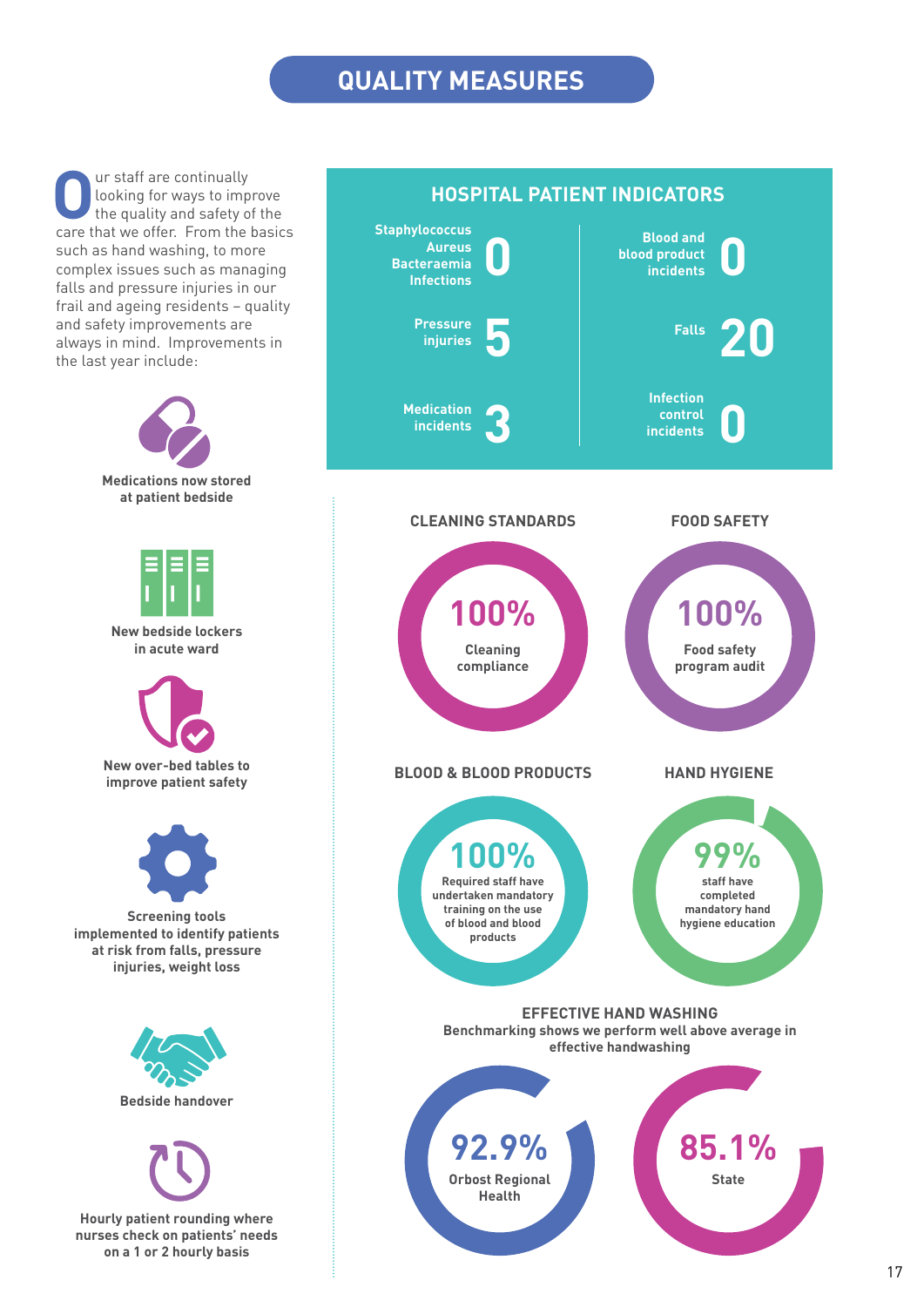## **QUALITY AND SAFETY**

**Total Incidents and hazards by severity ratings: Top 3 incident types:**





## **MATERNITY SERVICES**

**D**<br>**D**r Laura Linden, GP<br>**DR** Obstedical<br>the Orbost Medical Obstetrician, has attended the Orbost Medical Clinic 13 times during 2017/18 and met with 109 maternity patients. The small team of midwives

continues to undertake training and education to ensure that the care we provide is safe and effective. Even though Orbost Regional Health is no longer a birthing service, our staff practice the skills required to manage unplanned births and emergency situations, as well as the training to provide high quality care before and after childbirth.

#### **Last year our staff undertook maternity training in:**



**Baby heart rate monitoring**



**Baby and mother Unplanned birth resuscitation**





**Labour ward Managing bleeding after birth**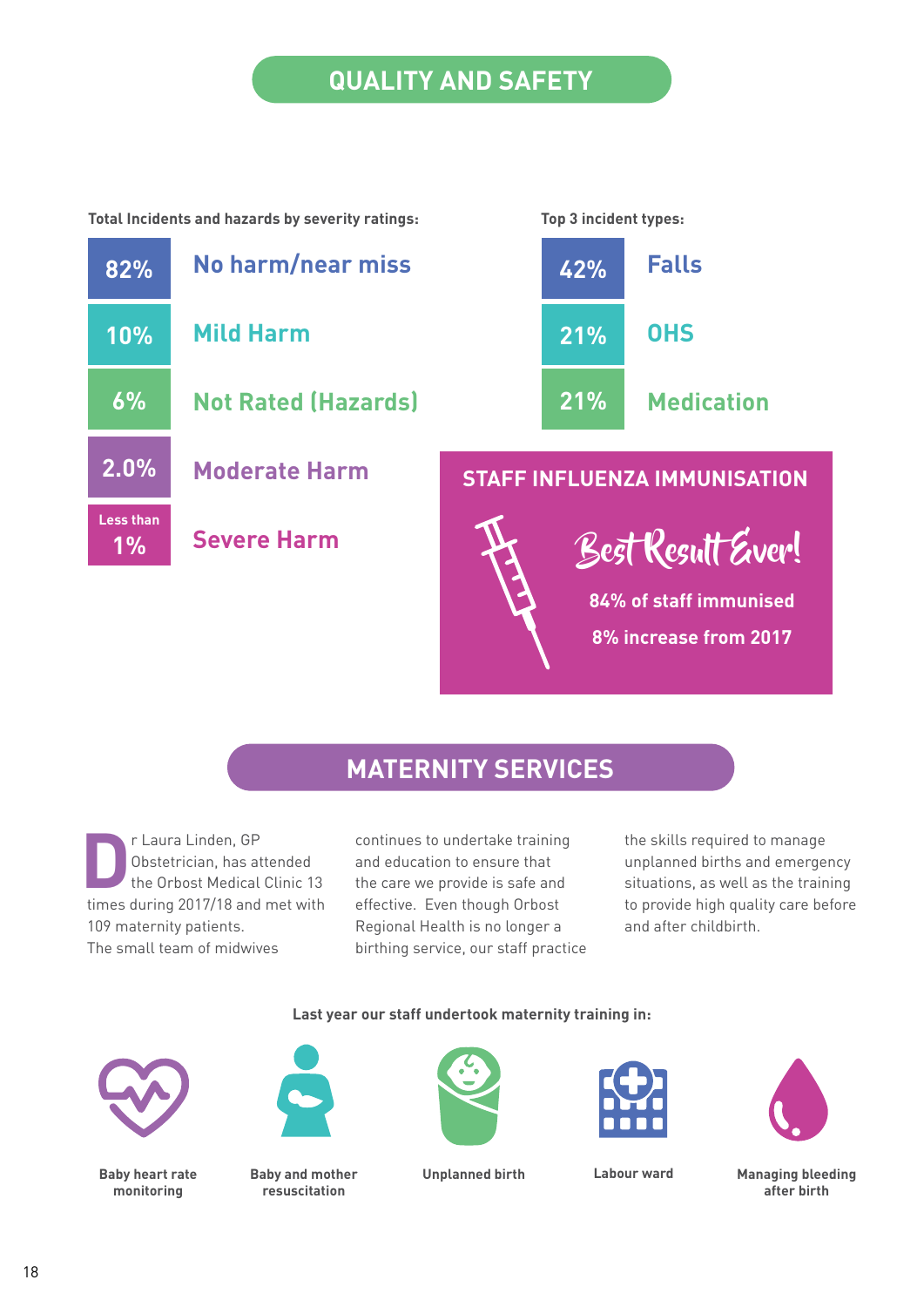## **AGED CARE QUALITY MEASURES**

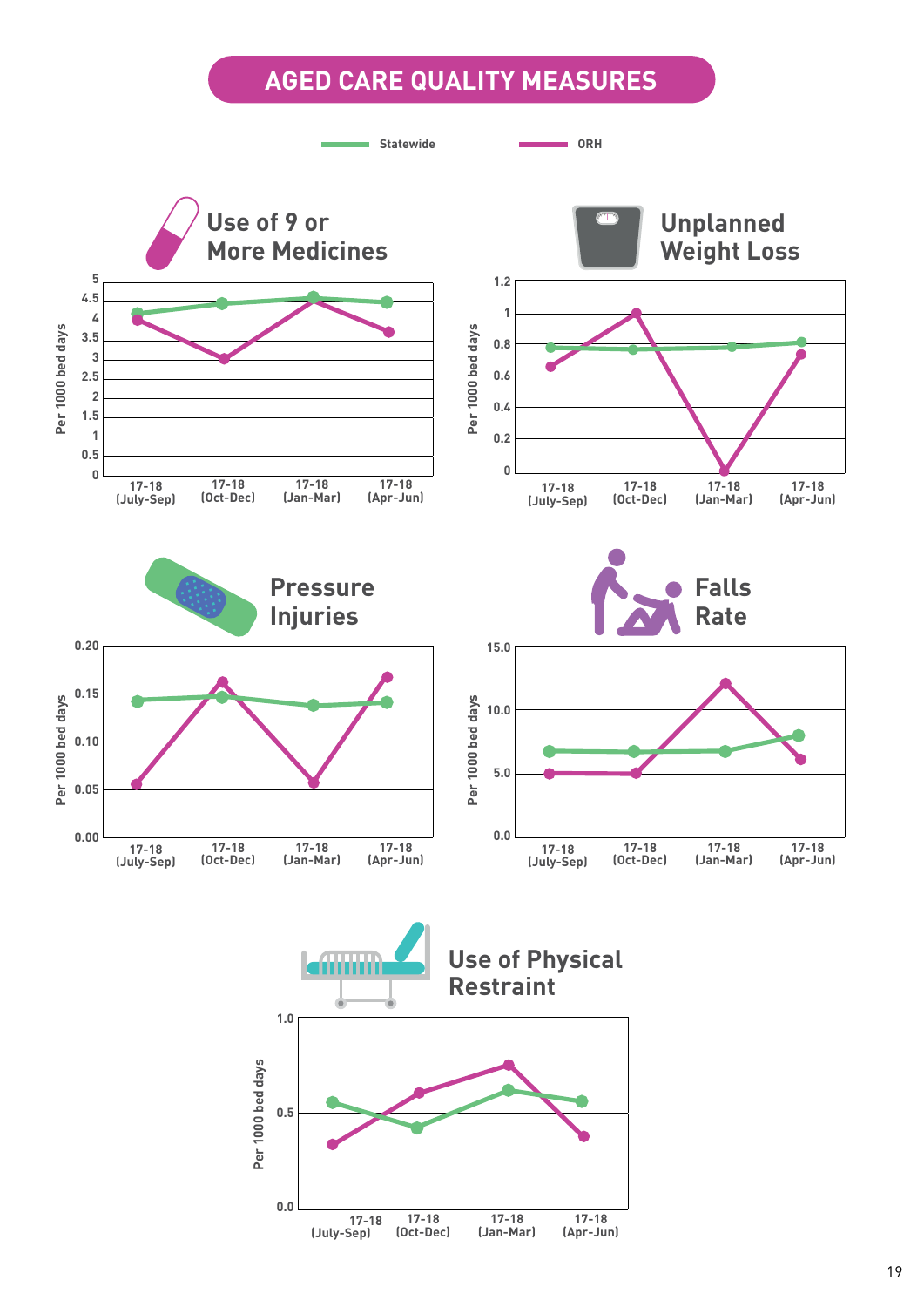## **PATIENT ESCALATION OF CARE**

**O**rbost Regional Health<br>periodically asks their<br>patients or family periodically asks their patients or family members if they know how to escalate care.

# **100%**

of patients audited were able to describe how to escalate care:

- press call bell
- ask for a nurse
- ask to see the doctor.

**I** was working at the gas plant at Corringle when I experienced pains in the chest, arms, neck. I advised my manager and we decided to drive into Orbost in my car – in hindsight, should have called the ambulance.

My pain level was about 6/10 and by the time I arrived at the Urgent Care Department it was about 9/10. I advised reception that I felt a bit crook and think I'm having a heart attack.

I was ushered into a cubicle and from then on everyone did their job. The nurse was fantastic, very calm and never got to the point where it seemed stressful.

A decision was made for me to be transferred and by the time I reached the helicopter, I had no pain.

The service was second to none and I received good service all



the way through from diagnosis to transfer by helicopter to Bairnsdale.

There is not one thing I could be critical of and the service I received at Orbost Regional Health saved my life.

When attending a check up with my specialist recently, he told me that because the diagnosis and treatment I received was so quick, there are no real signs of having had a heart attack. I am on minimum medication already.

Nurse's **Story** 

**T**his patient presented with text book heart attack symptoms. We followed Orbost Regional Health procedure and got things done in a timely manner, including getting him to Bairnsdale for further investigation and treatment.

The patient expressed a couple of times that the worst he felt was 'overwhelmed' – he was in an unfamiliar health service with his only contact being his wife, via phone – due to working away. I remember thinking (we were some way into treatment)

that I realised we hadn't specifically told him he was suffering from a ''heart attack". We then went on to speak to him in terms he was able to understand and this resolved his anxiety.

He was a very nice man and was pretty calm throughout which made for a very controlled situation. He was very willing to just let us do our thing. We are however, still waiting for our cheesecake.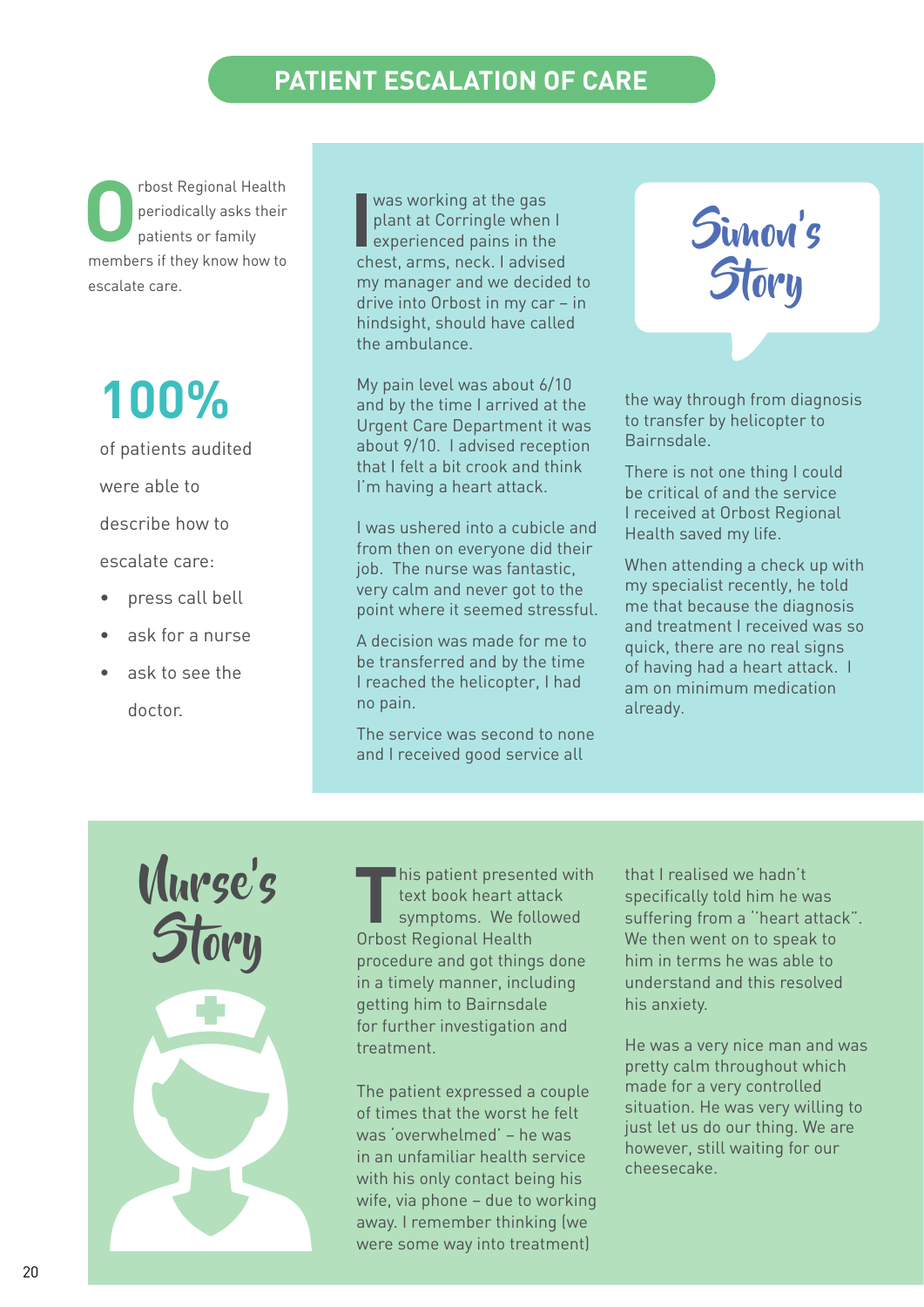## **MEDICATION MANAGEMENT IN AGED CARE**

Orbost Regional Health implemented an electronic documentation program (iCare) in aged care. It included tracking of resident daily care needs, incidents and administration of medications. The electronic medication administration program allows for a safer way to monitor and document medications given to residents.

In collaboration with our nurses and PCA's, doctors, and the local pharmacy, the iCare program was implemented between April and June to replace the paper based charts and old software system.

| A significant<br>investment by<br><b>Orbost</b><br><b>Regional</b><br>Health. | <b>Staff who use</b><br>the system<br>every day led<br>by change<br>and reviewed<br>several<br>systems to<br>guide the<br>purchase. | <b>Purchased</b><br>multiple<br><i>i</i> -pads to<br>enable staff<br>to access<br>the program<br>wherever the<br>resident is<br>located within<br>the building. | <b>Invested</b><br>extensive<br>staff training. | <b>Worked</b><br>closely<br>with local<br>pharmacy<br>to improve<br>medication<br>safety. |
|-------------------------------------------------------------------------------|-------------------------------------------------------------------------------------------------------------------------------------|-----------------------------------------------------------------------------------------------------------------------------------------------------------------|-------------------------------------------------|-------------------------------------------------------------------------------------------|
|                                                                               | <b>Staff feedback about iCare:</b>                                                                                                  |                                                                                                                                                                 |                                                 |                                                                                           |

### **preferred electronic medication mobile system improved medication safety saved time 100% 87% 73%**

**Medication incidents over the last two years show a significant reduction:**

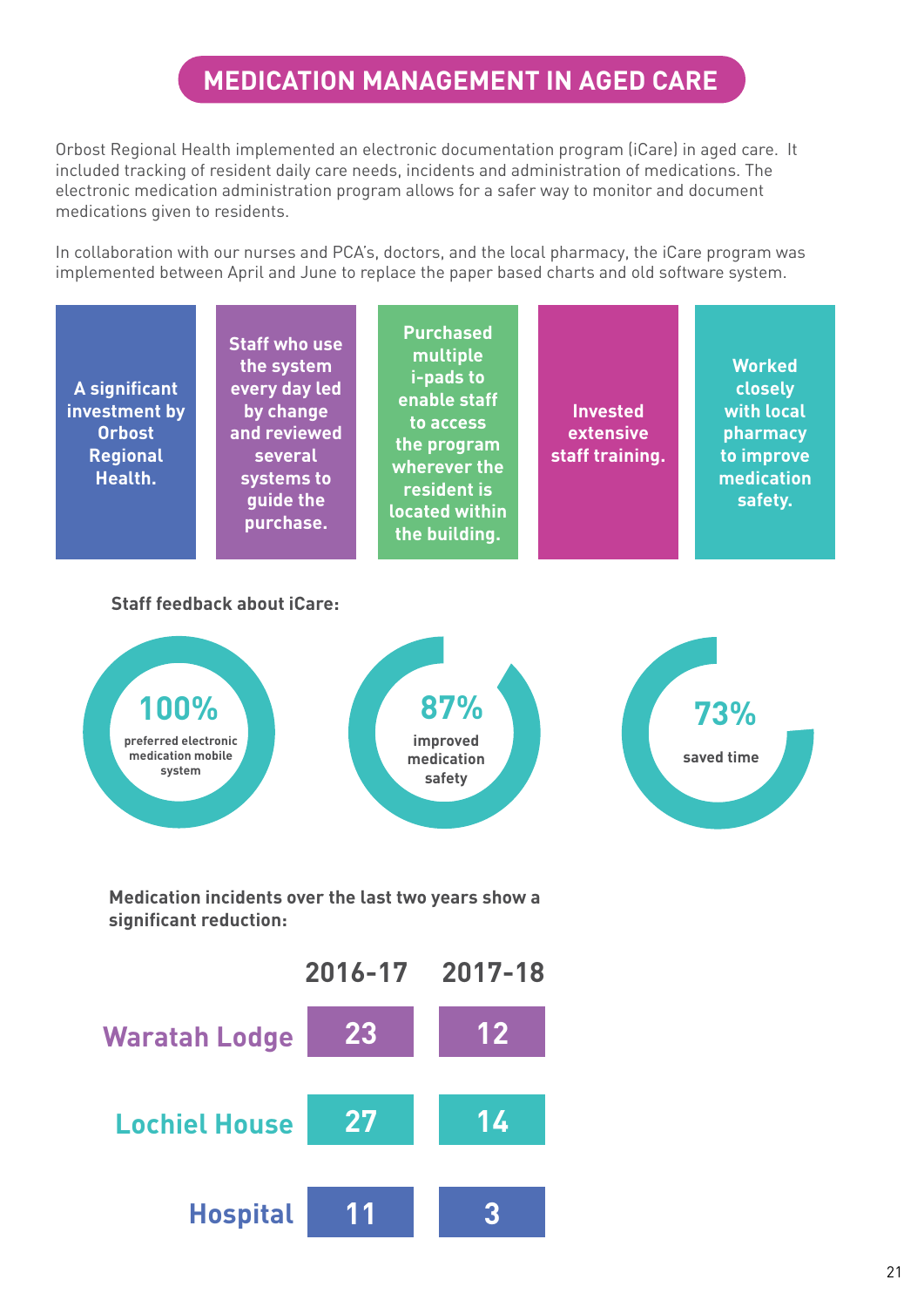## **HOURLY ROUNDING**

Ife in a hospital is often busy and noisy and sometimes patients do not want to press their buzzer to ask for<br>the nurse as they think the staff are too busy. We recognise this and have implemented a program known a<br>patient the nurse as they think the staff are too busy. We recognise this and have implemented a program known as patient rounding that will ensure that a nurse checks on each patient at least once every one or two hours, or more often if needed. Patient rounding is best practice in providing safe, consistent quality of care at the hospital.



## This rounding check may include:



your blood pressure, temperature, heart rate, respiratory rate and oxygen levels.



**V** giving you your regular medications.



**V** providing an explanation of the care that is required for you to feel better.



The nurse will also check:

your pain levels.

- $\sqrt{}$  ask you if you need anything.
- $\sqrt{\ }$  check that the items you need are within easy reach.
	- ask if you are comfortable or need help with repositioning.

 $\sqrt{\ }$  staff will also check any equipment in use, as well as quickly looking at your room to make sure that it is free of hazards, tidy and safe.



## The check finishes with:

- "Is there  $\sqrt{}$ anything else I can do for you? I have time right now, or I will be back in about an hour. If you need anything in the meantime, feel free to use the call bell."
- $\sqrt{}$ The nurse will then document in your folder any necessary information about your care.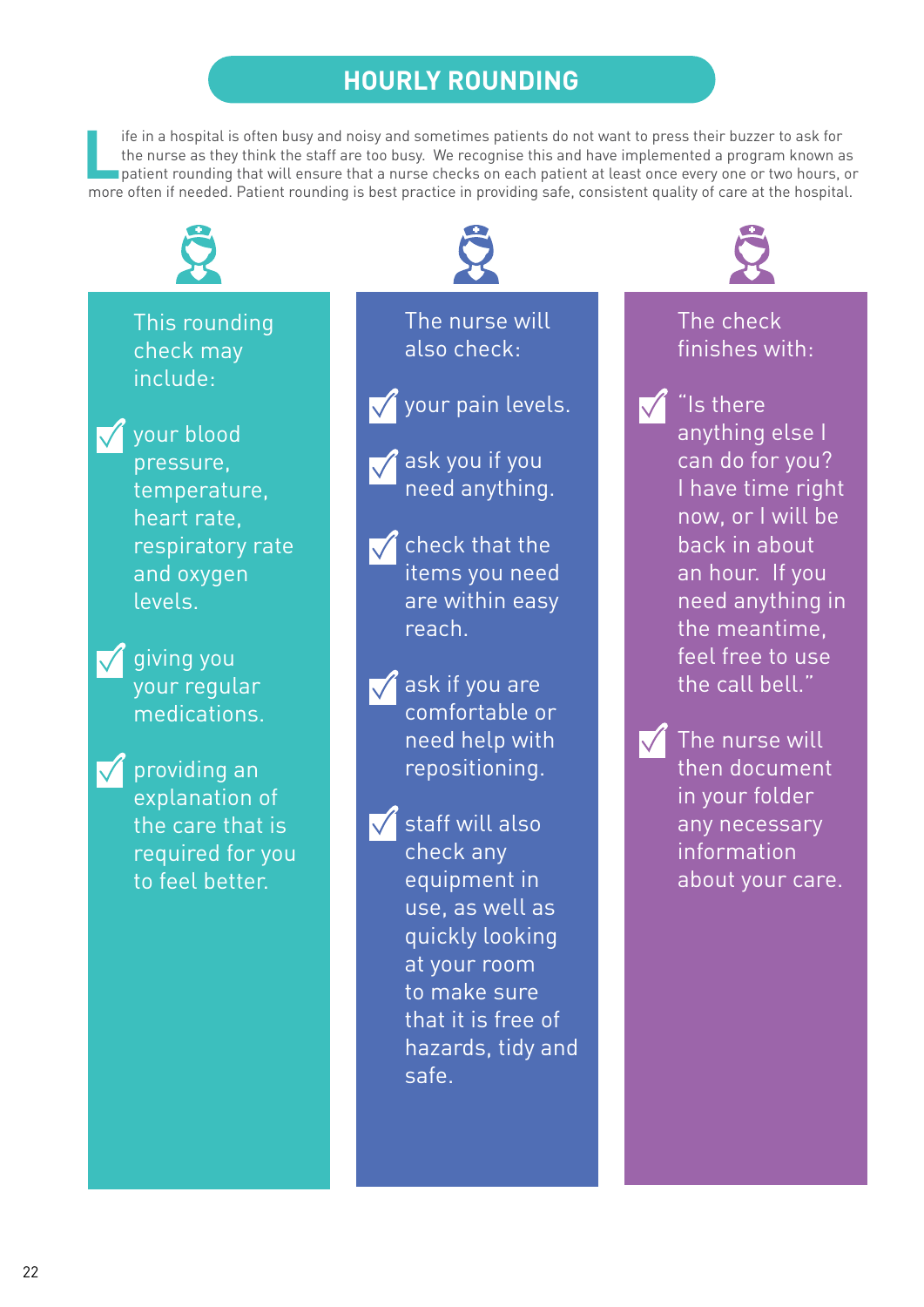## **DENTAL SERVICE**



## **YOU SAID WE DID**

**Travelled an hour to come in and pay my dental account in cash and it had a sign up saying 10 minute wait. Waited 30 minutes, still no-one.**

**New signage developed that shows what is actually occurring, e.g. back in 10 minutes or back in 1 hour.**